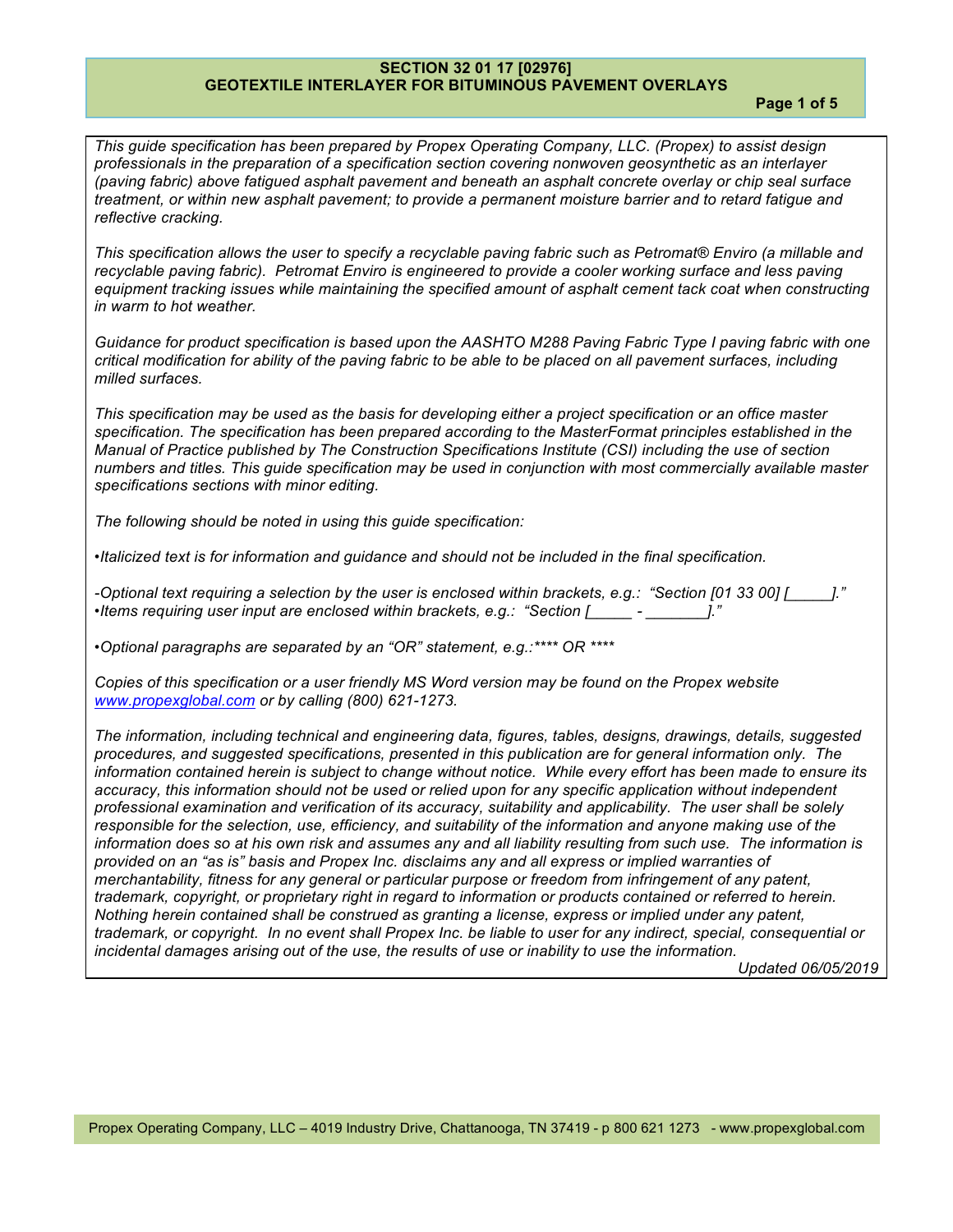**Page 2 of 5**

## **1 GENERAL**

### 1.1 SECTION INCLUDES

*Edit the following paragraph to suit project requirements.*

- A. This specification is applicable to the use of a recyclable paving fabric saturated with asphalt cement between pavement layers.
- B. The function of the paving fabric is to act as a waterproofing and stress absorption and relieving membrane within the pavement structure.

## 1.2 RELATED SECTIONS

*Edit the following paragraphs to coordinate with other sections of the Project Manual.*

- A. Section [31 20 00 Earth Moving] [\_\_\_\_\_]
- B. Section [32 12 16 Asphalt Paving] [\_\_\_\_\_]
- C. Section [32 01 16 Flexible Paving Rehabilitation] [\_\_\_\_\_]

#### 1.3 UNIT PRICES

*Include the following article only for unit price contracts or lump sum contract with unit price adjustments. Delete for lump sum contracts.*

- A. Method of Measurement: By the square meter (or square yard as indicated in contract documents) including tack coat, seams, overlaps, and wastage.
- B. Basis of Payment: By the square meter (or square yard as indicated in contract documents) installed.

### 1.4 REFERENCES

*The following article assumes that the date of each reference standard will be the latest edition as of the date of the project specification. This provision must be defined in Division 1; coordinate with Division 1 statements.*

- A. American Association of State Highway and Transportation Officials (AASHTO)
	- 1. Standard Specification for Geotextile Specification for Highway Applications Designation AASHTO M 288-17
- B. American Society for Testing and Materials (ASTM):
	- 1. D276 Method for Identification of Fibers in Textiles (Melting Point)
	- 2. D4354 Practice for Sampling of Geosynthetics for Testing
	- 3. D4439 Terminology for Geotextiles
	- 4. D4632 Test Method for Grab Breaking Load and Elongation of Geotextiles
	- 5. D4759 Practice for Determining the Specification Conformance of Geosynthetics
	- 6. D4873 Guide for Identification, Storage, and Handling of Geotextiles
	- 7. D5035 Standard Test Method for Breaking Force and Elongation of Textile Fabrics (Strip Method)
	- 8. D5199 Standard Test Method for Measuring the Nominal Thickness of Geosynthetics
	- 9. D5261 Test Method for Measuring Mass per Unit Area of Geotextiles
	- 10. D6140 Standard Test Method to Determine Asphalt Retention of Paving Fabrics Used in Asphalt Paving for Full-Width Applications
- C. Geosynthetic Accreditation Institute Laboratory Accreditation Program (GAI-LAP)

Propex Operating Company, LLC – 4019 Industry Drive, Chattanooga, TN 37419 - p 800 621 1273 - www.propexglobal.com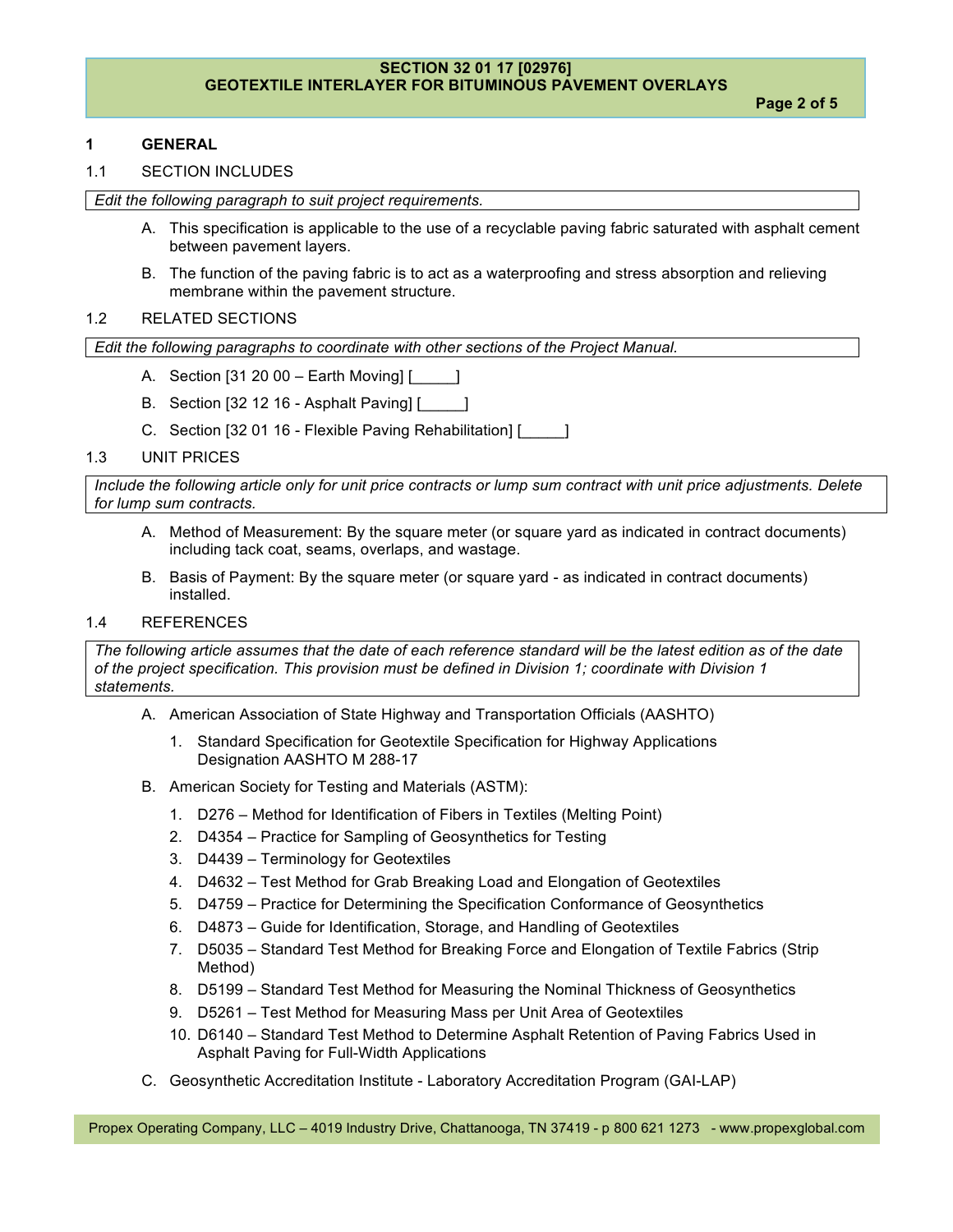D. NTPEP – National Transportation Product Evaluation Program

### 1.5 DEFINITIONS

- A. *Minimum Average Roll Value (MARV)*: Property value calculated as typical minus two standard deviations. Statistically, it yields a 97.7 percent degree of confidence that any sample taken during quality assurance testing will exceed value reported.
- B. *Typical Roll Value*: Property value calculated from average or mean obtained from test data.
- C. *Minimum Test Value (MinTV)*: Property value taken from non-MQC testing performed annually and reported as the minimum test value of all tests performed.
- D. *Maximum Test Value (MaxTV):* Property value taken from non-MQC testing performed annually and reported as the maximum test value of all tests performed.

#### 1.6 SUBMITTALS

| Edit the following to coordinate with Division 1. |
|---------------------------------------------------|
|---------------------------------------------------|

- A. Submit under provisions of Section [01 33 00] [\_\_\_\_\_]:
	- 1. Third party testing, dated within past twelve months, showing product testing passes all tests.
	- 2. NTPEP test data may be used as third party testing.

#### 1.6 DELIVERY, STORAGE, AND HANDLING

Geotextile labeling, printing on product, shipment and storage shall follow NTPEP GTX work plan, most recent year published.

The protective wrapping shall be maintained during periods of shipment and storage. If the wrapping is damaged prior to installation, the outer wrap of geotextile material must be discarded before installation.

During storage, geotextile rolls shall be elevated off the ground and adequately covered to protect them from the following: Site construction damage, extended exposure to ultraviolet (UV) radiation, precipitation, chemicals that are strong acids or strong bases, flames, sparks, temperatures in excess of 71 deg C (160 deg F) and any other environmental condition that might damage the geotextile.

### **2 PRODUCTS**

2.1 MANUFACTURERS

Propex Operating Company, LLC, Chattanooga, Tennessee, 37419 USA, Phone (800) 621-1273.

*Edit the following to coordinate with Division 1.*

Substitutions: Alternate Millable Paving Fabric Manufacturers:

- A. Any alternate products seeking approval must be submitted to the Engineer 10 days prior to the bid date. For acceptance on this project, any alternates seeking approval must meet the requirements outlined in this document. The alternate's product specifications and a product sample must be submitted to the Engineer for approval.
- B. All product manufacturers seeking approval on this project must have local representation within the state in which the project is bidding. Manufacturers seeking approval must also have a manufacturer's representative present at the prebid meeting.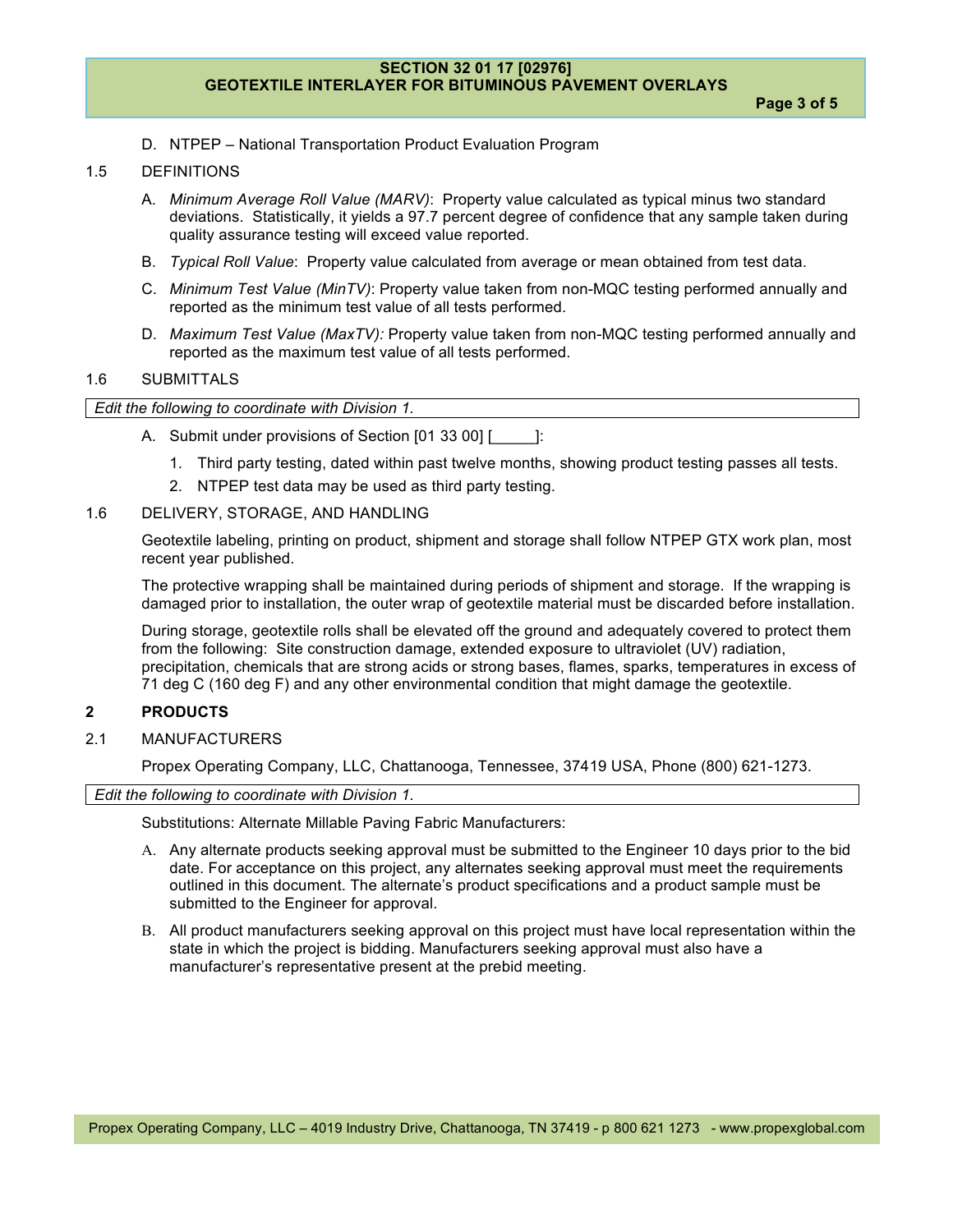# 2.2 MATERIALS

- A. The geotextile construction shall be a needle-punched nonwoven geotextile composed of 100% polypropylene or polypropylene / recycled polyester blend, staple fiber and heat calendered on one side.
- B. The geotextile shall meet the following property values:

| <b>Property</b>                                                                   | <b>Test Method</b>              | <b>Units</b>                      | <b>Value</b> |  |
|-----------------------------------------------------------------------------------|---------------------------------|-----------------------------------|--------------|--|
| Mass Per Unit Area <sup>1</sup>                                                   | <b>ASTM D 5261</b>              | $g/m^2$ (oz/yd <sup>2</sup> )     | 153(4.5)     |  |
| Asphalt Retention <sup>4</sup>                                                    | <b>ASTM D 6140</b>              | $I/m2$ (gal/yd <sup>2</sup> )     | 0.9(0.20)    |  |
| Grab Tensile Strength <sup>2</sup> (MD, CMD, 45 bias)                             | <b>ASTM D 4632</b>              | $N$ (lbs)                         | 400 (90)     |  |
| Grab Elongation <sup>2</sup> (MD, CMD, 45 bias)                                   | <b>ASTM D 4632</b>              | Percent                           | $>25$        |  |
| Strip Tensile Strength <sup>1</sup> (MD, CMD, 45 bias)                            | <b>ASTM D5035</b>               | $N$ (lbs)                         | 200 (45)     |  |
| Strip Elongation <sup>1</sup> (MD, CMD, 45 bias)                                  | <b>ASTM D5035</b>               | Percent                           | >25          |  |
| <b>Asphalt Saturated</b><br>Grab Tensile Strength <sup>4</sup> (MD, CMD, 45 bias) | ASTM D6140<br><b>ASTM D4632</b> | $N$ (lbs)                         | 1023 (230)   |  |
| Asphalt Saturated<br>Grab Elongation <sup>4</sup> (MD, CMD, 45 bias)              | ASTM D6140<br>ASTM D4632        | Percent                           | $>25$        |  |
| Thickness $^{\rm 1}$                                                              | <b>ASTM D5199</b>               | mm (mils)                         | 0.89(35)     |  |
| Asphalt Saturated Thickness <sup>4</sup>                                          | ASTM D6140<br><b>ASTM D5199</b> | mm(mils)                          | 1.78(70)     |  |
| Melting Point <sup>2</sup>                                                        | <b>ASTM D 276</b>               | Degrees C (F)                     | 160 (320)    |  |
| Solar Reflectance Temperature Reduction                                           | Measured                        | Degrees C (F)                     | 10(50)       |  |
| Trapezoidal Tear Strength <sup>2</sup>                                            | <b>ASTM D4533</b>               | Ibs                               | < 45         |  |
| Asphalt Saturated Trapezoidal Tear Strength <sup>3</sup>                          | ASTM D6140<br>ASTM D4533        | Ibs                               | $25$         |  |
| Milled Enviro RAP Particle Size Distribution <sup>5</sup>                         | ASTM C117,<br>C136              | % passing 1.0"<br>% passing 0.75" | 100<br>95    |  |
| Recycled Pavement Enhancement with 30% Enviro RAP                                 |                                 |                                   |              |  |
| Dry Tensile Strength <sup>6</sup>                                                 | AASHTO T283                     | psi                               | > 200        |  |
| TSR - Tensile Strength Ratio                                                      | AASHTO T283                     | $\%$                              | > 0.9        |  |
| Maximum Rut Depth at 20,000 passes <sup>6</sup>                                   | <b>AASHTO T324</b>              | mm                                | 2.9          |  |
| Asphalt Stripping at 20,000 passes <sup>6</sup>                                   | <b>AASHTO T324</b>              |                                   | None         |  |
| Flexibility Index with Enviro RAP <sup>6</sup>                                    | $I$ -FIT $6$                    | ---                               | >4.5         |  |

- 1. Minimum Average Roll Value (MARV) values shown represent weaker principal direction.
- 2. Typical (Average) values shown represent weaker principal direction.
- 3. Maximum Test Value (MaxTV) per ASTM D8102 performed annually by third party testing.
- 4. Minimum Test Value (MinTV) per ASTM D8102 performed annually by third party testing.
- 5. Field evaluation and testing by NCAT (National Center for Asphalt Technology) or an independent third party approved by project engineer.
- 6. I-FIT Illinois Flexibility Index Test